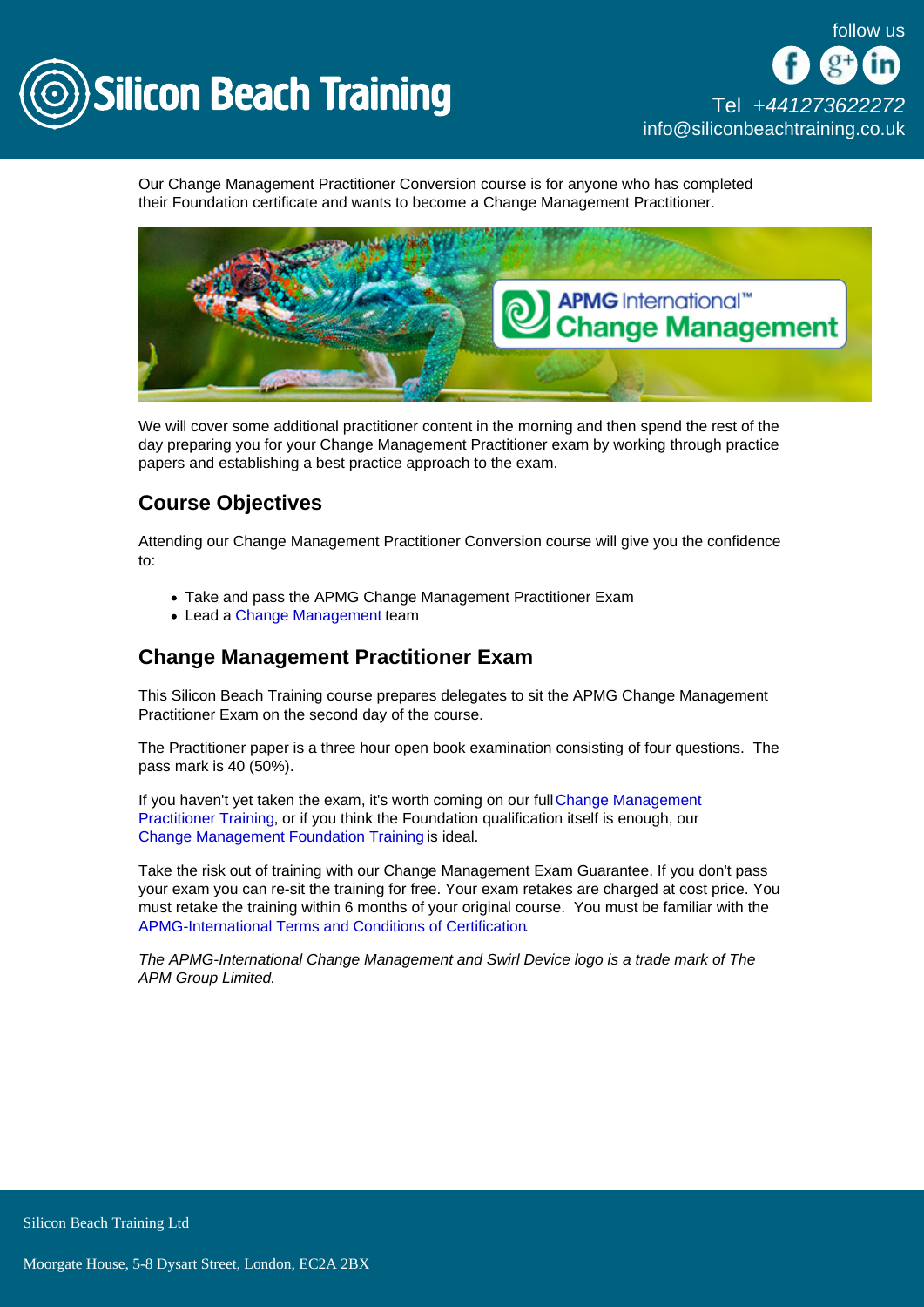

Change Management Training at Silicon Beach

### Focusing on the Individual and Change

### Coaching to Delivery Change

- Facilitating change using the GROW model
- Adapting communication to learning styles
- Managing change in ourselves and others

### Team Dynamics for Successful Change

### Facilitating Teams Through Change

- How using facilitation and action learning sets can help teams through change
- Understanding the three needs of teams
- The role of the leader in the team during change

## Assessing Organisational Change Readiness

### Recognising Success and Failure

- Understanding why change fails
- Checking for change readiness
- Implementing lessons learned
- How to ensure that change is sustainable
- Employing a four-step process model

### Leading Change

### Identifying and Engaging Stakeholders

- Deploying SIMSCom: stakeholder identification, mapping, strategy, communication and management
- Constructing an effective AIDA[S] framework for stakeholders: attention, interest, desire and action

### Exam Guidelines

- Time Management
- Types of questions
- Using the answer booklet

Silicon Beach Training Ltd